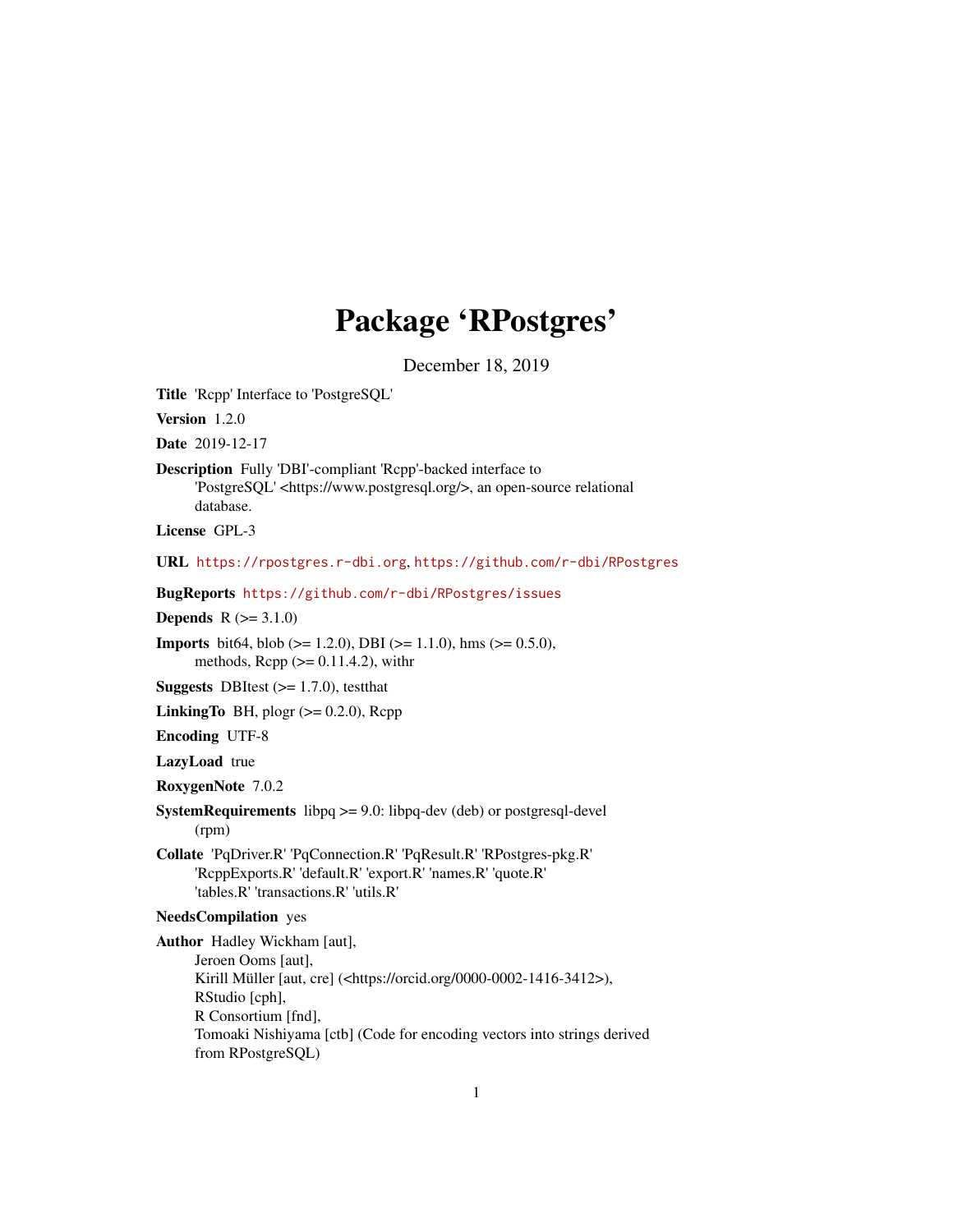<span id="page-1-0"></span>Maintainer Kirill Müller <krlmlr+r@mailbox.org> Repository CRAN Date/Publication 2019-12-18 09:50:02 UTC

# R topics documented:

| Index |  |
|-------|--|
|       |  |

RPostgres-package *RPostgres: 'Rcpp' Interface to 'PostgreSQL'*

#### Description

Fully 'DBI'-compliant 'Rcpp'-backed interface to 'PostgreSQL' <https://www.postgresql.org/>, an open-source relational database.

#### Author(s)

Maintainer: Kirill Müller <krlmlr+r@mailbox.org> [\(ORCID\)](https://orcid.org/0000-0002-1416-3412)

Authors:

- Hadley Wickham
- Jeroen Ooms

Other contributors:

- RStudio [copyright holder]
- R Consortium [funder]
- Tomoaki Nishiyama (Code for encoding vectors into strings derived from RPostgreSQL) [contributor]

### See Also

Useful links:

- <https://rpostgres.r-dbi.org>
- <https://github.com/r-dbi/RPostgres>
- Report bugs at <https://github.com/r-dbi/RPostgres/issues>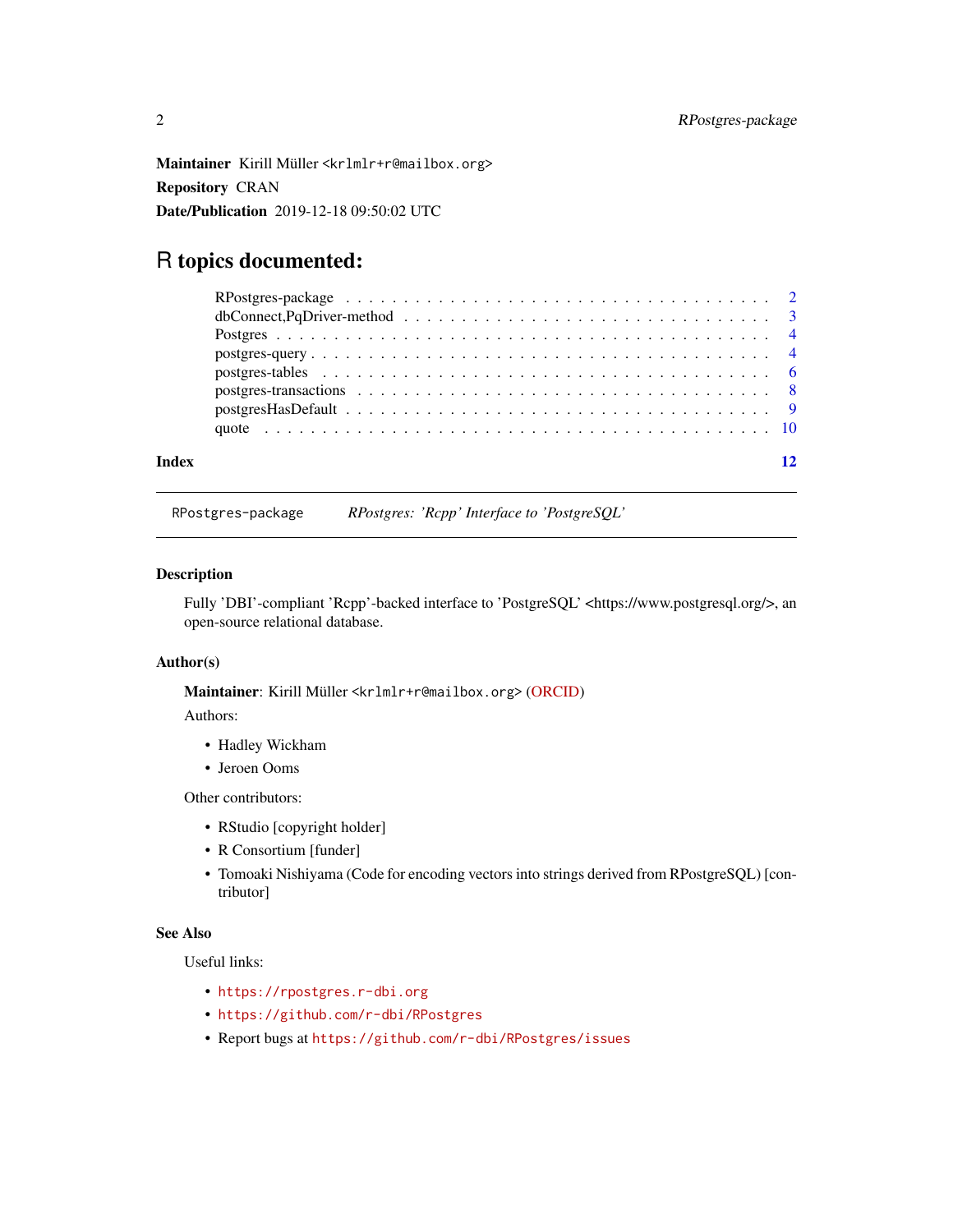<span id="page-2-0"></span>dbConnect,PqDriver-method

*Connect to a PostgreSQL database.*

# Description

Manually disconnecting a connection is not necessary with RPostgres, but still recommended; if you delete the object containing the connection, it will be automatically disconnected during the next GC with a warning.

#### Usage

```
## S4 method for signature 'PqDriver'
dbConnect(
 drv,
  dbname = NULL,
 host = NULL,
 port = NULL,
 password = NULL,
 user = NULL,
 service = NULL,
  ...,
 bigint = c("integer64", "integer", "numeric", "character"),
  check_interrupts = FALSE,
  timezone = "UTC"
)
```

```
## S4 method for signature 'PqConnection'
dbDisconnect(conn, ...)
```
### Arguments

| $\mathsf{d}\mathsf{r}\mathsf{v}$ | RPostgres::Postgres()                                                                                                                                                                                                                                              |
|----------------------------------|--------------------------------------------------------------------------------------------------------------------------------------------------------------------------------------------------------------------------------------------------------------------|
| dbname                           | Database name. If NULL, defaults to the user name. Note that this argument can<br>only contain the database name, it will not be parsed as a connection string (in-<br>ternally, expand_dbname is set to false in the call to PQconnectdbParams()).                |
| host, port                       | Host and port. If NULL, will be retrieved from PGHOST and PGPORT env vars.                                                                                                                                                                                         |
| user, password                   | User name and password. If NULL, will be retrieved from PGUSER and PGPASSWORD<br>envotes, or from the appropriate line in ~/.pgpass. See http://www.postgresql.<br>org/docs/9.6/static/libpq-pgpass.html for more details.                                         |
| service                          | Name of service to connect as. If NULL, will be ignored. Otherwise, connection<br>parameters will be loaded from the pg_service.conf file and used. See http://<br>www.postgresql.org/docs/9.6/static/libpq-pgservice.html for details<br>on this file and syntax. |
| .                                | Other name-value pairs that describe additional connection options as described<br>athttp://www.postgresql.org/docs/9.6/static/libpq-connect.html#LIBPQ-PARAMKEYWORDS                                                                                              |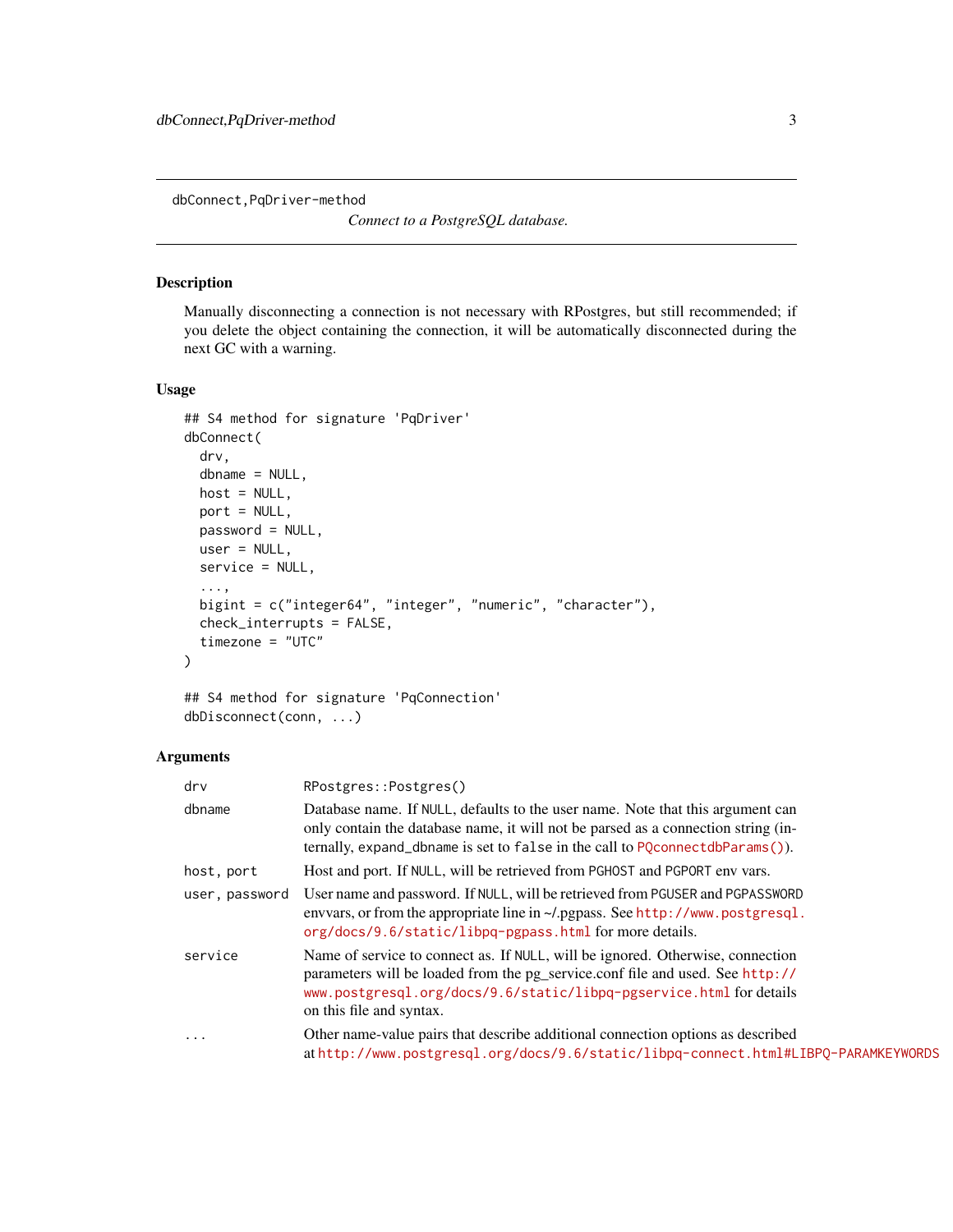<span id="page-3-0"></span>

| bigint           | The R type that 64-bit integer types should be mapped to, default is bit64::integer64,<br>which allows the full range of 64 bit integers.                                    |
|------------------|------------------------------------------------------------------------------------------------------------------------------------------------------------------------------|
| check_interrupts |                                                                                                                                                                              |
|                  | Should user interrupts be checked during the query execution (before first row<br>of data is available)? Setting to TRUE allows interruption of queries running too<br>long. |
| timezone         | Sets the timezone for the connection. The default is "UTC". If NULL then no<br>timezone is set, which defaults to localtime.                                                 |
| conn             | Connection to disconnect.                                                                                                                                                    |

# Examples

```
if (postgresHasDefault()) {
library(DBI)
# Pass more arguments as necessary to dbConnect()
con <- dbConnect(RPostgres::Postgres())
dbDisconnect(con)
}
```
Postgres *Postgres driver*

# Description

This driver never needs to be unloaded and hence dbUnload() is a null-op.

#### Usage

Postgres()

#### Examples

```
library(DBI)
RPostgres::Postgres()
```
postgres-query *Execute a SQL statement on a database connection*

#### Description

To retrieve results a chunk at a time, use dbSendQuery(), dbFetch(), then dbClearResult(). Alternatively, if you want all the results (and they'll fit in memory) use dbGetQuery() which sends, fetches and clears for you.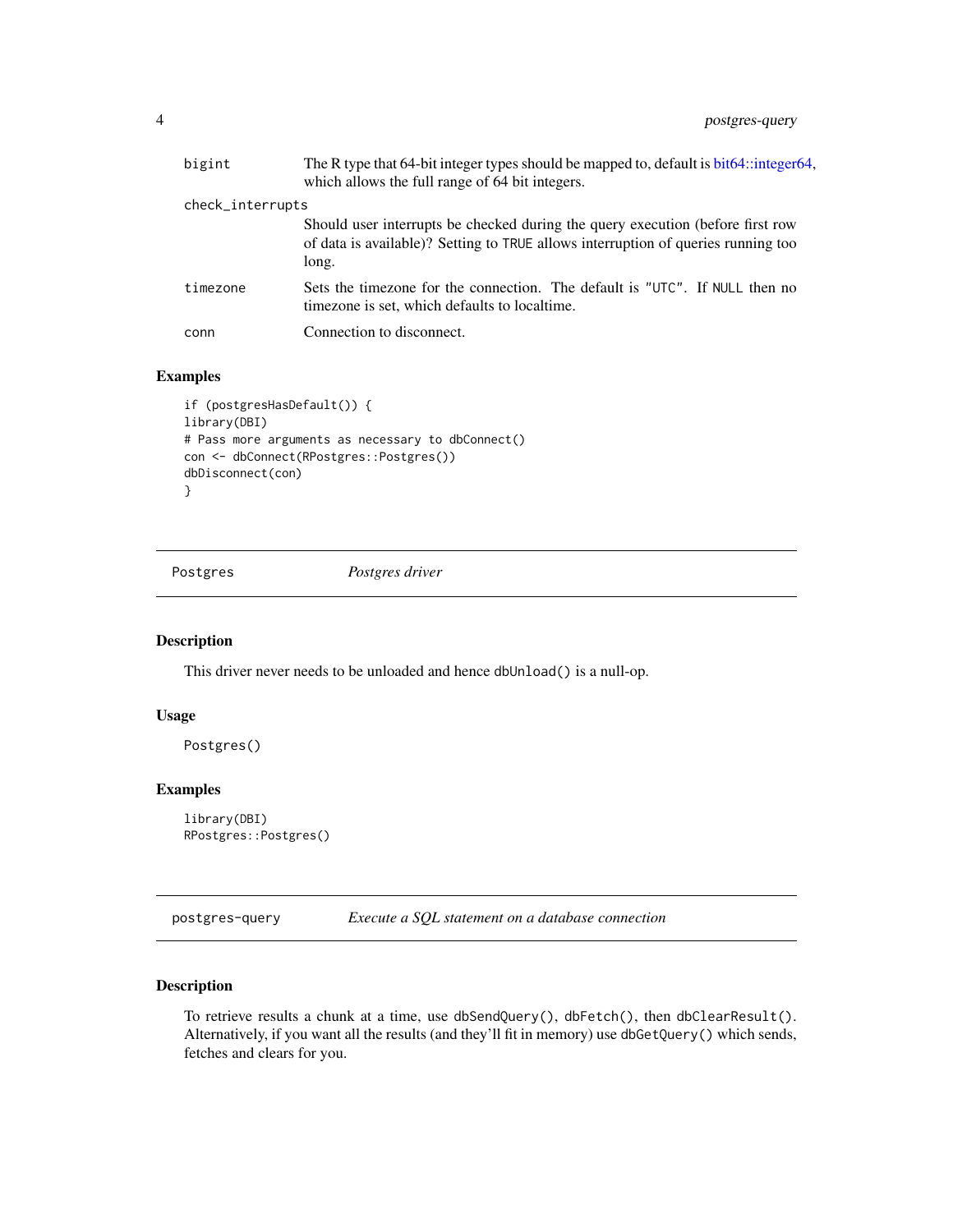### <span id="page-4-0"></span>postgres-query 5

#### Usage

```
## S4 method for signature 'PqConnection,character'
dbSendQuery(conn, statement, params = NULL, ...)
## S4 method for signature 'PqResult'
dbFetch(res, n = -1, \ldots, row.names = FALSE)
## S4 method for signature 'PqResult'
dbBind(res, params, ...)
## S4 method for signature 'PqResult'
dbHasCompleted(res, ...)
## S4 method for signature 'PqResult'
dbClearResult(res, ...)
```
#### Arguments

| conn      | A PqConnection created by dbConnect().                                                                                                                                                                                                             |
|-----------|----------------------------------------------------------------------------------------------------------------------------------------------------------------------------------------------------------------------------------------------------|
| statement | An SQL string to execute                                                                                                                                                                                                                           |
| params    | A list of query parameters to be substituted into a parameterised query. Query<br>parameters are sent as strings, and the correct type is imputed by PostgreSQL.<br>If this fails, you can manually cast the parameter with e.g. $"$1::bigaint"$ . |
| $\ddotsc$ | Another arguments needed for compatibility with generic (currently ignored).                                                                                                                                                                       |
| res       | Code a PqResult produced by $DBI$ : : dbSendQuery().                                                                                                                                                                                               |
| n         | Number of rows to return. If less than zero returns all rows.                                                                                                                                                                                      |
| row.names | Either TRUE, FALSE, NA or a string.                                                                                                                                                                                                                |
|           | If TRUE, always translate row names to a column called "row_names". If FALSE,<br>never translate row names. If NA, translate rownames only if they're a character<br>vector.                                                                       |
|           | A string is equivalent to TRUE, but allows you to override the default name.                                                                                                                                                                       |
|           | For backward compatibility, NULL is equivalent to FALSE.                                                                                                                                                                                           |

### Examples

```
# For running the examples on systems without PostgreSQL connection:
run <- postgresHasDefault()
library(DBI)
if (run) db <- dbConnect(RPostgres::Postgres())
if (run) dbWriteTable(db, "usarrests", datasets::USArrests, temporary = TRUE)
# Run query to get results as dataframe
if (run) dbGetQuery(db, "SELECT * FROM usarrests LIMIT 3")
# Send query to pull requests in batches
if (run) res <- dbSendQuery(db, "SELECT * FROM usarrests")
```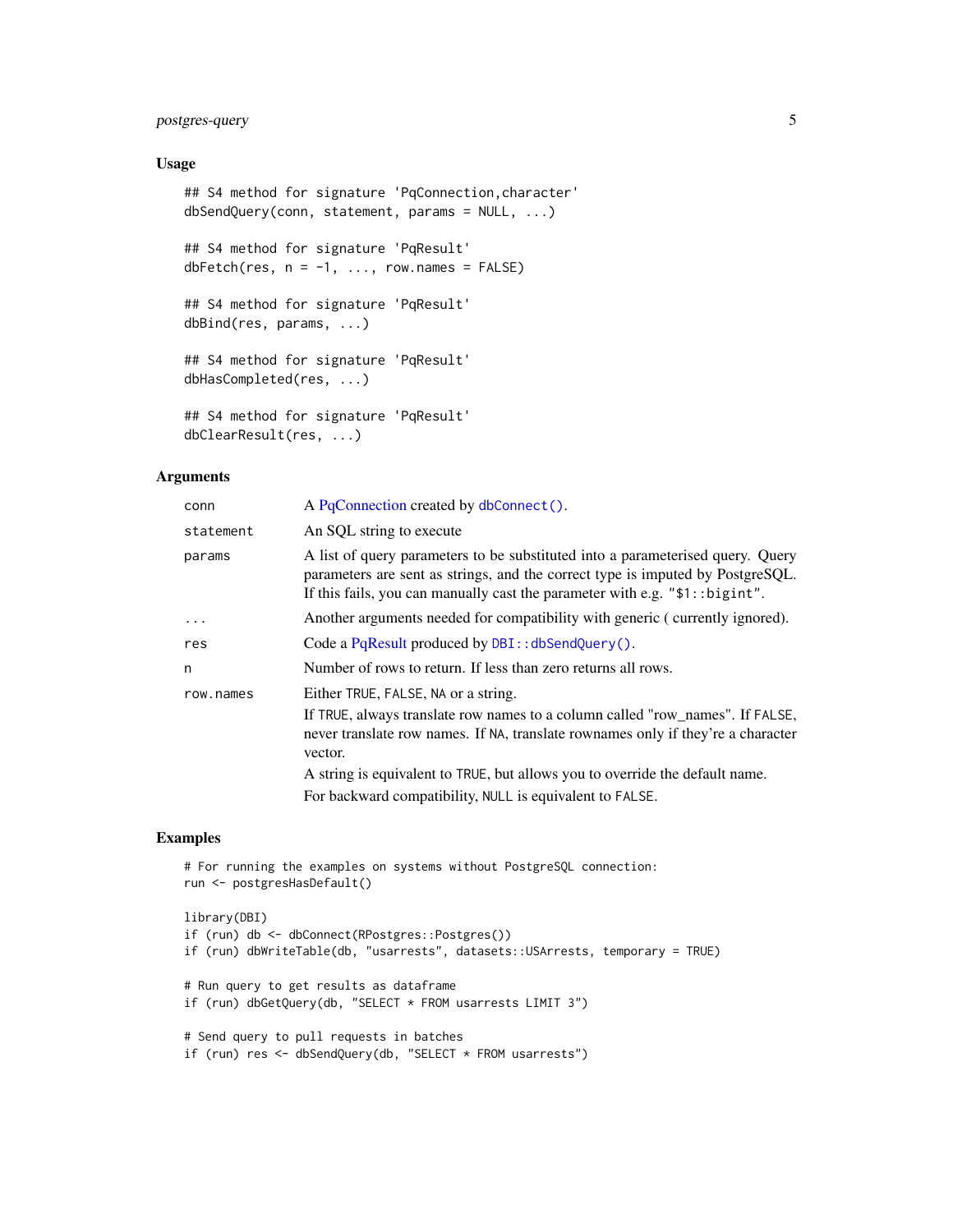```
if (run) dbFetch(res, n = 2)
if (run) dbFetch(res, n = 2)
if (run) dbHasCompleted(res)
if (run) dbClearResult(res)
if (run) dbRemoveTable(db, "usarrests")
if (run) dbDisconnect(db)
```
postgres-tables *Convenience functions for reading/writing DBMS tables*

#### Description

[dbWriteTable\(\)](#page-0-0) executes several SQL statements that create/overwrite a table and fill it with values. RPostgres does not use parameterised queries to insert rows because benchmarks revealed that this was considerably slower than using a single SQL string.

[dbAppendTable\(\)](#page-0-0) is overridden because **RPostgres** uses placeholders of the form \$1, \$2 etc. instead of ?.

#### Usage

```
## S4 method for signature 'PqConnection,character,data.frame'
dbWriteTable(
  conn,
 name,
  value,
  ...,
  row.names = FALSE,
  overwrite = FALSE,
  append = FALSE,field.types = NULL,
  temporary = FALSE,
  copy = TRUE)
## S4 method for signature 'PqConnection'
sqlData(con, value, row.names = FALSE, ...)
## S4 method for signature 'PqConnection'
dbAppendTable(conn, name, value, ..., row.names = NULL)
## S4 method for signature 'PqConnection,character'
dbReadTable(conn, name, ..., check.names = TRUE, row.names = FALSE)
## S4 method for signature 'PqConnection'
dbListTables(conn, ...)
```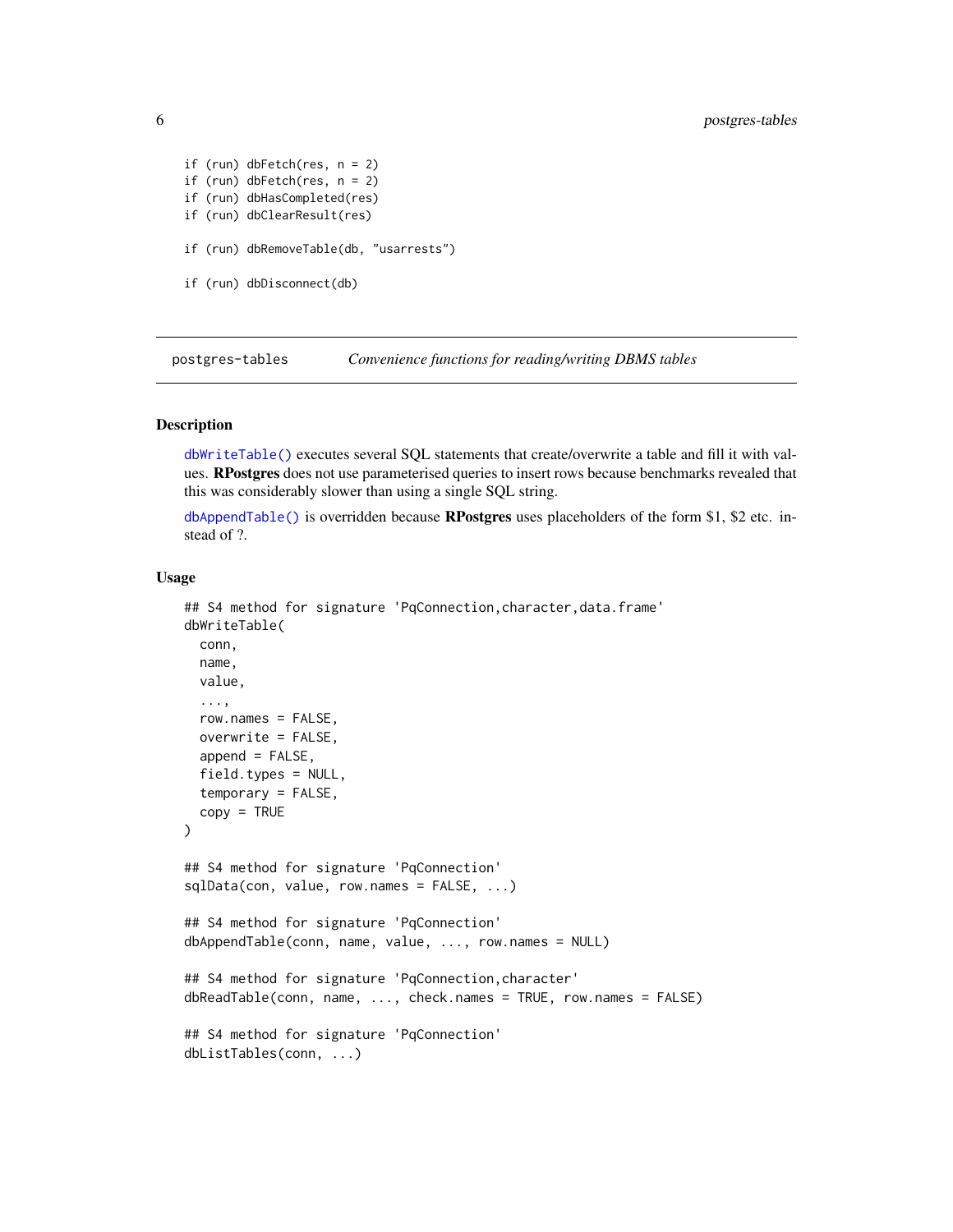```
## S4 method for signature 'PqConnection,character'
dbExistsTable(conn, name, ...)
## S4 method for signature 'PqConnection,Id'
dbExistsTable(conn, name, ...)
## S4 method for signature 'PqConnection,character'
dbRemoveTable(conn, name, ..., temporary = FALSE, fail_if_missing = TRUE)
## S4 method for signature 'PqConnection,character'
dbListFields(conn, name, ...)
## S4 method for signature 'PqConnection,Id'
dbListFields(conn, name, ...)
## S4 method for signature 'PqConnection'
dbListObjects(conn, prefix = NULL, ...)
```
#### Arguments

| conn        | a PqConnection object, produced by DBI:: dbConnect()                                                                                                                                                                                                        |
|-------------|-------------------------------------------------------------------------------------------------------------------------------------------------------------------------------------------------------------------------------------------------------------|
| name        | a character string specifying a table name. Names will be automatically quoted<br>so you can use any sequence of characters, not just any valid bare table name.                                                                                            |
| value       | A data frame to write to the database.                                                                                                                                                                                                                      |
| $\cdots$    | Ignored.                                                                                                                                                                                                                                                    |
| row.names   | Either TRUE, FALSE, NA or a string.                                                                                                                                                                                                                         |
|             | If TRUE, always translate row names to a column called "row_names". If FALSE,<br>never translate row names. If NA, translate rownames only if they're a character<br>vector.                                                                                |
|             | A string is equivalent to TRUE, but allows you to override the default name.                                                                                                                                                                                |
|             | For backward compatibility, NULL is equivalent to FALSE.                                                                                                                                                                                                    |
| overwrite   | a logical specifying whether to overwrite an existing table or not. Its default is<br>FALSE.                                                                                                                                                                |
| append      | a logical specifying whether to append to an existing table in the DBMS. Its<br>default is FALSE.                                                                                                                                                           |
| field.types | character vector of named SQL field types where the names are the names of<br>new table's columns. If missing, types inferred with DBI:: dbDataType()).                                                                                                     |
| temporary   | If TRUE, only temporary tables are considered.                                                                                                                                                                                                              |
| copy        | If TRUE, serializes the data frame to a single string and uses COPY name FROM stdin.<br>This is fast, but not supported by all postgres servers (e.g. Amazon's redshift).<br>If FALSE, generates a single SQL string. This is slower, but always supported. |
| con         | A database connection.                                                                                                                                                                                                                                      |
| check.names | If TRUE, the default, column names will be converted to valid R identifiers.                                                                                                                                                                                |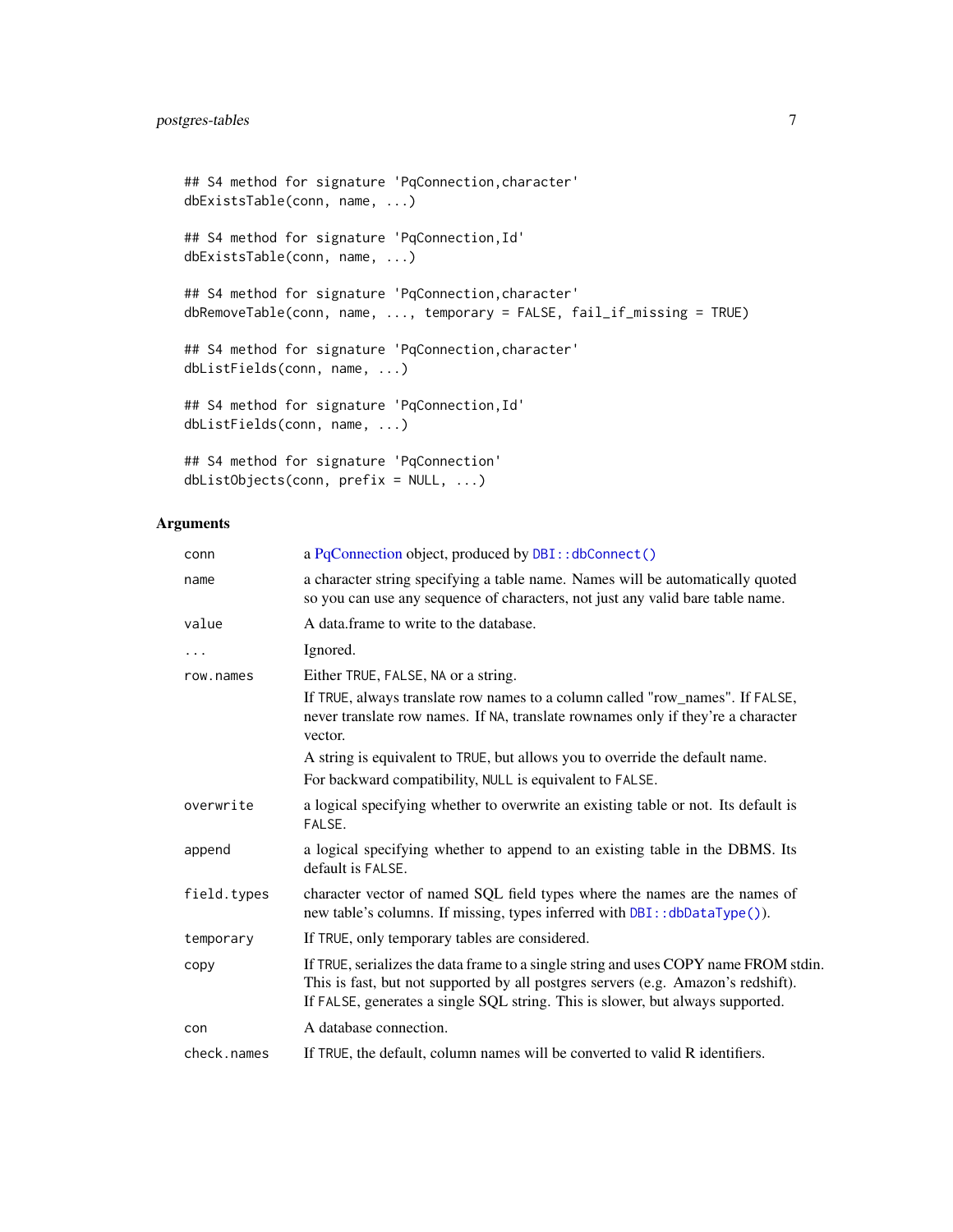<span id="page-7-0"></span>

| fail_if_missing |                                                                                 |
|-----------------|---------------------------------------------------------------------------------|
|                 | If FALSE, dbRemoveTable() succeeds if the table doesn't exist.                  |
| prefix          | A fully qualified path in the database's namespace, or NULL. This argument will |
|                 | be processed with dbUnquoteIdentifier (). If given the method will return all   |
|                 | objects accessible through this prefix.                                         |

#### Examples

```
# For running the examples on systems without PostgreSQL connection:
run <- postgresHasDefault()
```

```
library(DBI)
if (run) con <- dbConnect(RPostgres::Postgres())
if (run) dbListTables(con)
if (run) dbWriteTable(con, "mtcars", mtcars, temporary = TRUE)
if (run) dbReadTable(con, "mtcars")
if (run) dbListTables(con)
if (run) dbExistsTable(con, "mtcars")
# A zero row data frame just creates a table definition.
if (run) dbWriteTable(con, "mtcars2", mtcars[0, ], temporary = TRUE)
if (run) dbReadTable(con, "mtcars2")
if (run) dbDisconnect(con)
```
postgres-transactions *Transaction management.*

#### Description

dbBegin() starts a transaction. dbCommit() and dbRollback() end the transaction by either committing or rolling back the changes.

#### Usage

```
## S4 method for signature 'PqConnection'
dbBegin(conn, ...)
```
## S4 method for signature 'PqConnection' dbCommit(conn, ...)

## S4 method for signature 'PqConnection' dbRollback(conn, ...)

#### Arguments

| conn | a PqConnection object, produced by DBI:: dbConnect() |
|------|------------------------------------------------------|
| .    | Unused, for extensibility.                           |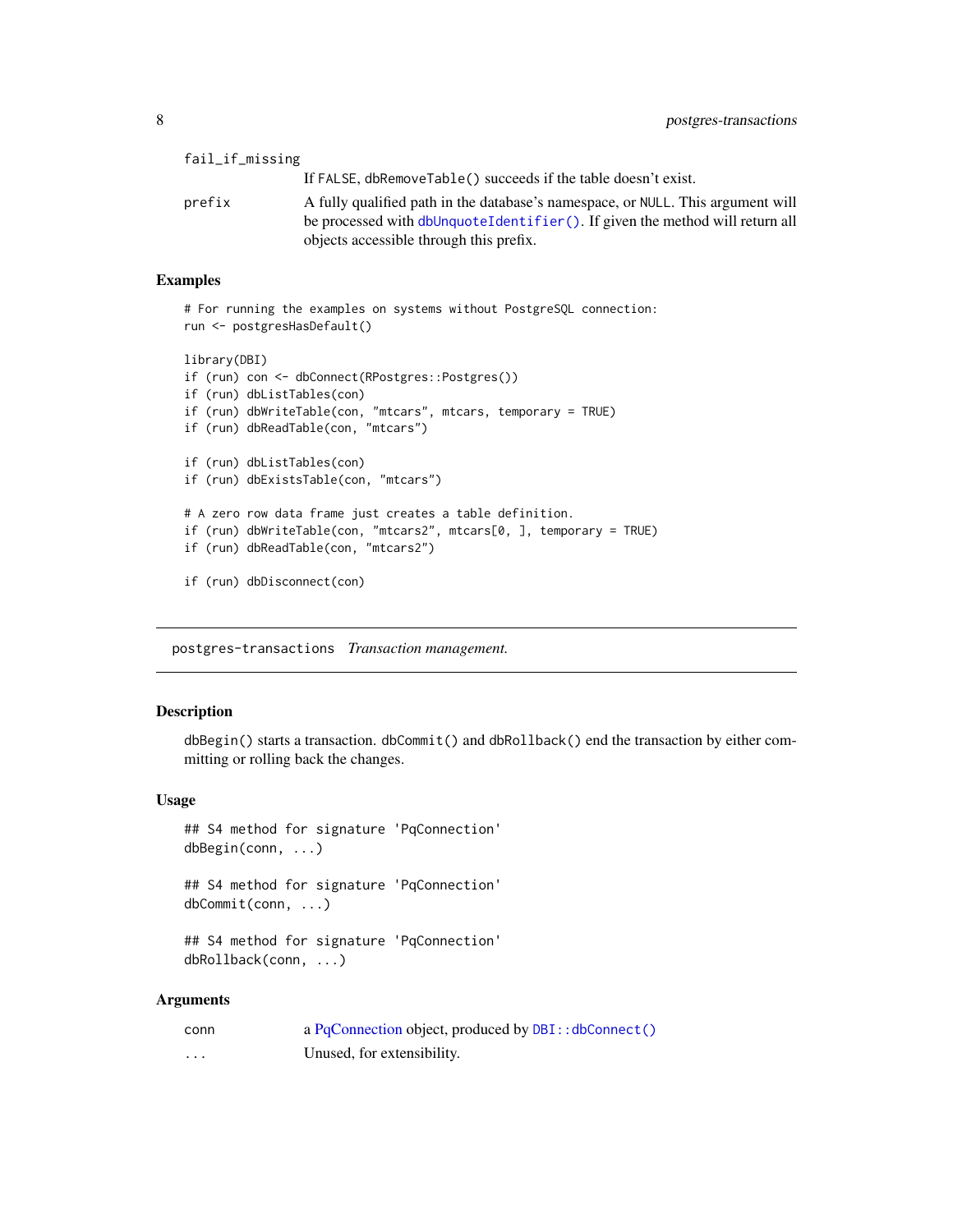### <span id="page-8-0"></span>postgresHasDefault 9

#### Value

A boolean, indicating success or failure.

#### Examples

```
# For running the examples on systems without PostgreSQL connection:
run <- postgresHasDefault()
library(DBI)
if (run) con <- dbConnect(RPostgres::Postgres())
if (run) dbWriteTable(con, "USarrests", datasets::USArrests, temporary = TRUE)
if (run) dbGetQuery(con, 'SELECT count(*) from "USarrests"')
if (run) dbBegin(con)
if (run) dbExecute(con, 'DELETE from "USarrests" WHERE "Murder" > 1')
if (run) dbGetQuery(con, 'SELECT count(*) from "USarrests"')
if (run) dbRollback(con)
# Rolling back changes leads to original count
if (run) dbGetQuery(con, 'SELECT count(*) from "USarrests"')
if (run) dbRemoveTable(con, "USarrests")
if (run) dbDisconnect(con)
```
postgresHasDefault *Check if default database is available.*

#### Description

RPostgres examples and tests connect to a default database via dbConnect([RPostgres::Postgres\(\)](#page-0-0)). This function checks if that database is available, and if not, displays an informative message.

postgresDefault() works similarly but returns a connection on success and throws a testthat skip condition on failure, making it suitable for use in tests.

#### Usage

postgresHasDefault(...)

postgresDefault(...)

#### Arguments

... **Additional arguments passed on to [dbConnect\(\)](#page-0-0)**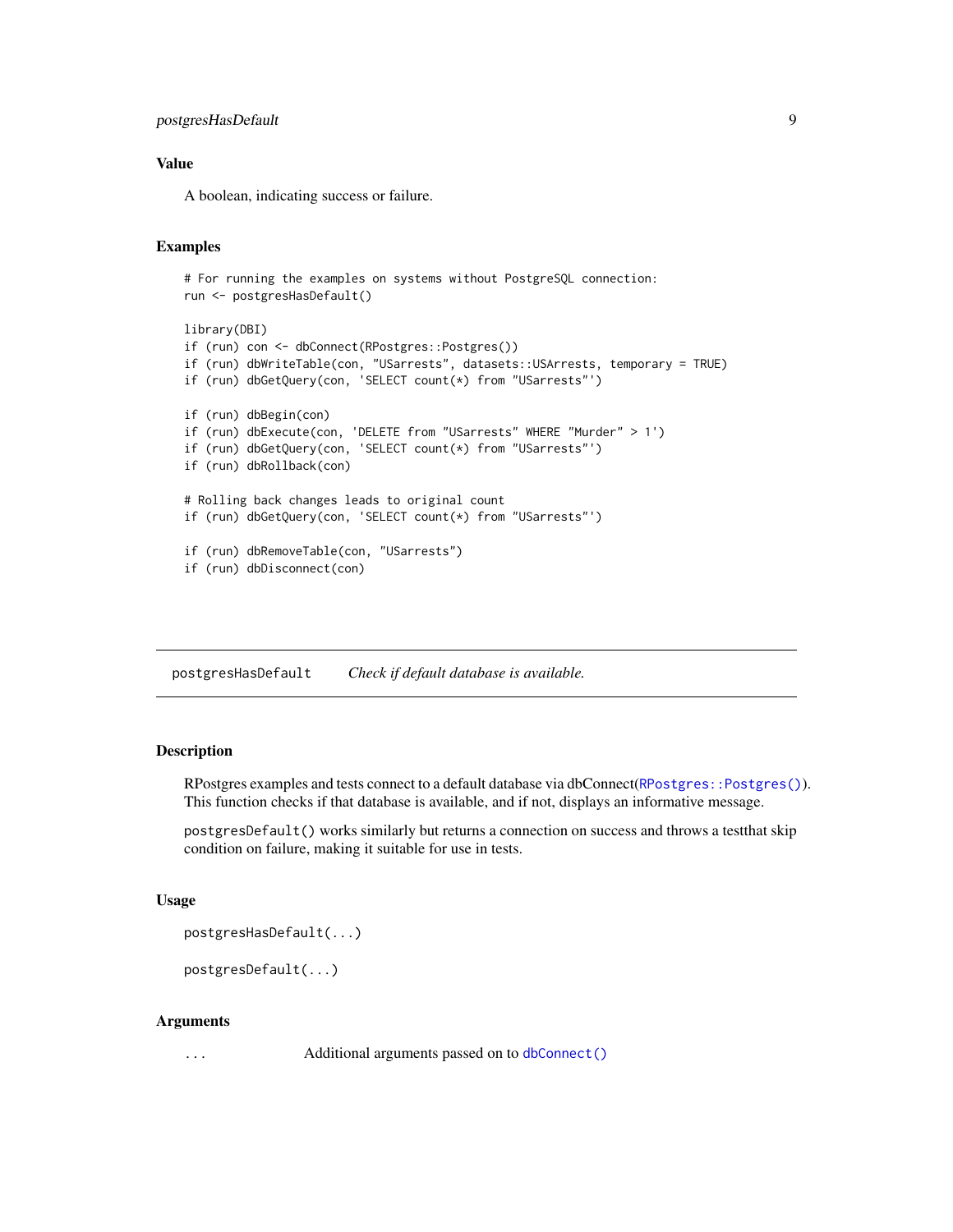10 quote quote and  $\frac{1}{2}$  quote  $\frac{1}{2}$  quote  $\frac{1}{2}$  quote  $\frac{1}{2}$  quote  $\frac{1}{2}$  quote  $\frac{1}{2}$  quote  $\frac{1}{2}$  quote  $\frac{1}{2}$  quote  $\frac{1}{2}$  quote  $\frac{1}{2}$  quote  $\frac{1}{2}$  quote  $\frac{1}{2}$  quote  $\frac{1}{2}$  q

#### Examples

```
if (postgresHasDefault()) {
 db <- postgresDefault()
 dbListTables(db)
 dbDisconnect(db)
}
```
quote *Quote postgres strings, identifiers, and literals*

#### Description

If an object of class [Id](#page-0-0) is used for dbQuoteIdentifier(), it needs at most one table component and at most one schema component.

#### Usage

```
## S4 method for signature 'PqConnection,character'
dbQuoteString(conn, x, ...)
## S4 method for signature 'PqConnection,SQL'
dbQuoteString(conn, x, ...)
## S4 method for signature 'PqConnection,character'
dbQuoteIdentifier(conn, x, ...)
## S4 method for signature 'PqConnection,SQL'
dbQuoteIdentifier(conn, x, ...)
## S4 method for signature 'PqConnection,Id'
dbQuoteIdentifier(conn, x, ...)
## S4 method for signature 'PqConnection,SQL'
dbUnquoteIdentifier(conn, x, ...)
dbQuoteLiteral(conn, x, ...)
## S4 method for signature 'PqConnection,logical'
dbQuoteLiteral(conn, x, ...)
## S4 method for signature 'PqConnection,integer'
dbQuoteLiteral(conn, x, ...)
## S4 method for signature 'PqConnection,numeric'
dbQuoteLiteral(conn, x, ...)
```
## S4 method for signature 'PqConnection,factor'

<span id="page-9-0"></span>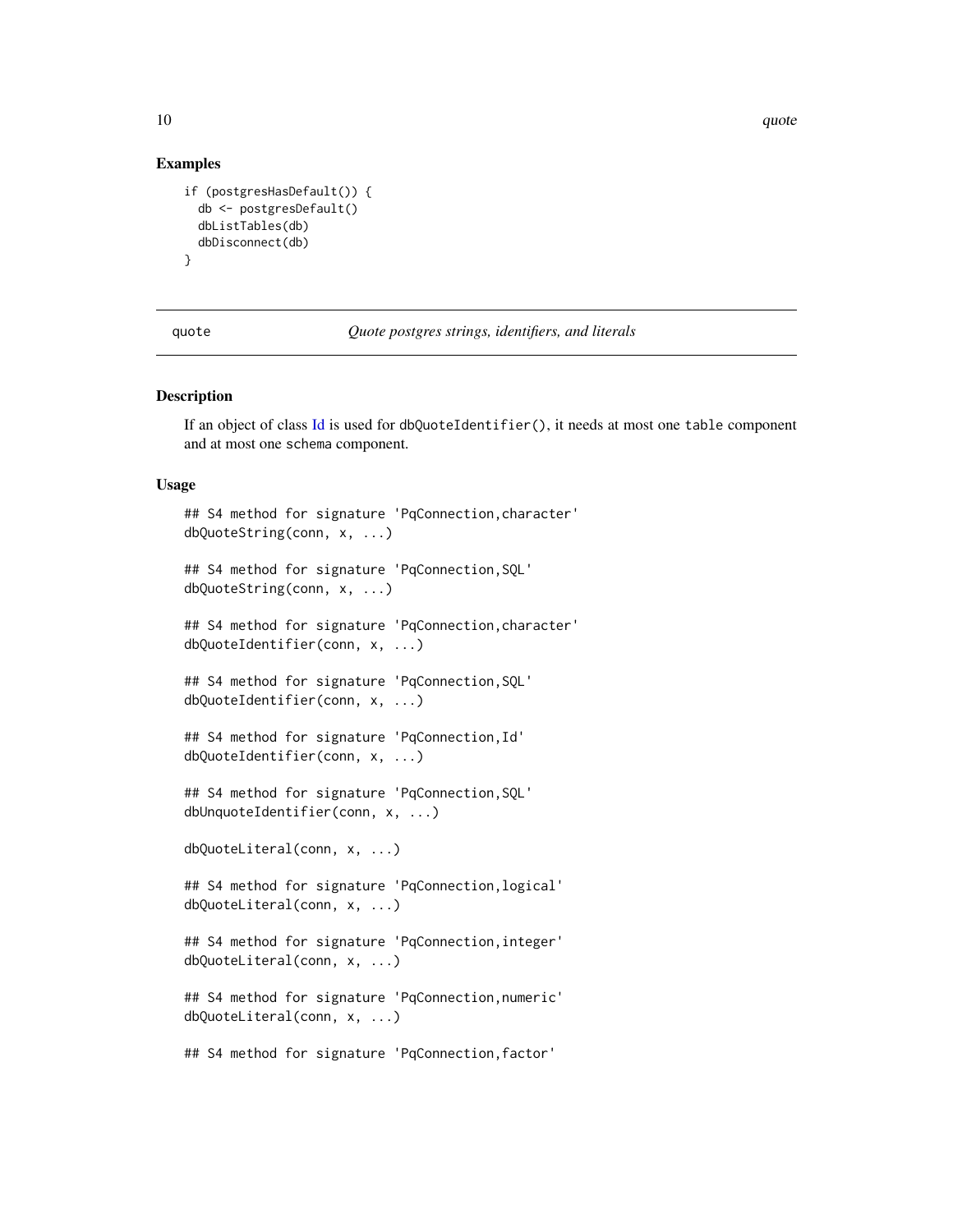#### <span id="page-10-0"></span>quote the contract of the contract of the contract of the contract of the contract of the contract of the contract of the contract of the contract of the contract of the contract of the contract of the contract of the cont

```
dbQuoteLiteral(conn, x, ...)
## S4 method for signature 'PqConnection,Date'
dbQuoteLiteral(conn, x, ...)
## S4 method for signature 'PqConnection,POSIXt'
dbQuoteLiteral(conn, x, ...)
## S4 method for signature 'PqConnection,difftime'
dbQuoteLiteral(conn, x, ...)
## S4 method for signature 'PqConnection, list'
dbQuoteLiteral(conn, x, ...)
## S4 method for signature 'PqConnection, blob'
dbQuoteLiteral(conn, x, ...)
## S4 method for signature 'PqConnection,character'
dbQuoteLiteral(conn, x, ...)
```
#### Arguments

| conn     | A PgConnection created by dbConnect()                 |
|----------|-------------------------------------------------------|
| X        | A character to escaped                                |
| $\cdots$ | Other arguments needed for compatibility with generic |

#### Examples

# For running the examples on systems without PostgreSQL connection: run <- postgresHasDefault()

```
library(DBI)
if (run) con <- dbConnect(RPostgres::Postgres())
```

```
x \leq c("a", "b c", "d'e", "\\if (run) dbQuoteString(con, x)
if (run) dbQuoteIdentifier(con, x)
if (run) dbDisconnect(con)
```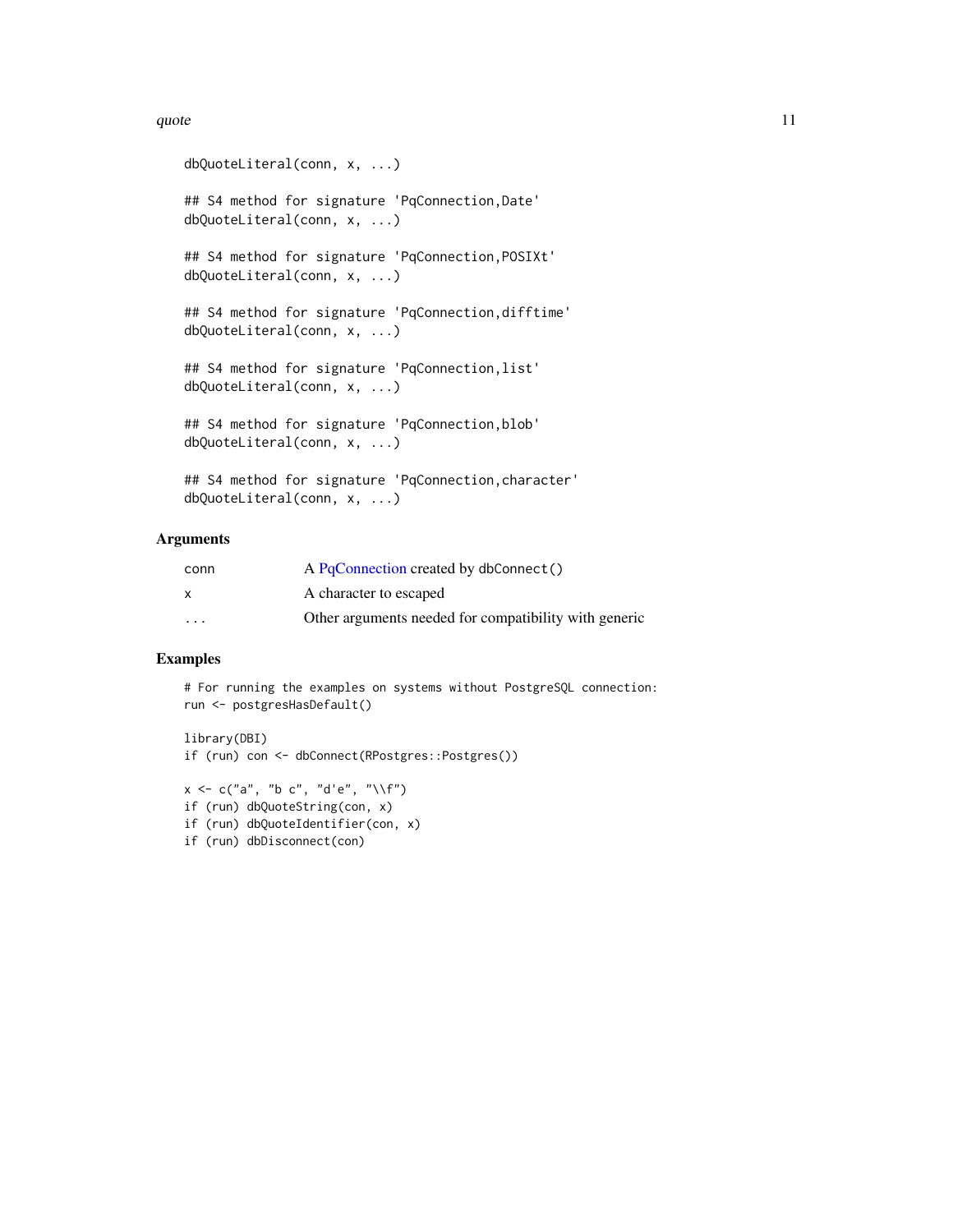# <span id="page-11-0"></span>**Index**

bit64::integer64, *[4](#page-3-0)* dbAppendTable(), *[6](#page-5-0)* dbAppendTable,PqConnection-method *(*postgres-tables*)*, [6](#page-5-0) dbBegin,PqConnection-method *(*postgres-transactions*)*, [8](#page-7-0) dbBind,PqResult-method *(*postgres-query*)*, [4](#page-3-0) dbClearResult,PqResult-method *(*postgres-query*)*, [4](#page-3-0) dbCommit,PqConnection-method *(*postgres-transactions*)*, [8](#page-7-0) dbConnect(), *[5](#page-4-0)*, *[9](#page-8-0)* dbConnect,PqDriver-method, [3](#page-2-0) dbDisconnect,PqConnection-method *(*dbConnect,PqDriver-method*)*, [3](#page-2-0) dbExistsTable,PqConnection,character-method *(*postgres-tables*)*, [6](#page-5-0) dbExistsTable,PqConnection,Id-method *(*postgres-tables*)*, [6](#page-5-0) dbFetch,PqResult-method *(*postgres-query*)*, [4](#page-3-0) dbHasCompleted,PqResult-method *(*postgres-query*)*, [4](#page-3-0) DBI::dbConnect(), *[7,](#page-6-0) [8](#page-7-0)* DBI::dbDataType(), *[7](#page-6-0)* DBI::dbSendQuery(), *[5](#page-4-0)* dbListFields,PqConnection,character-method *(*postgres-tables*)*, [6](#page-5-0) dbListFields,PqConnection,Id-method *(*postgres-tables*)*, [6](#page-5-0) dbListObjects,PqConnection-method *(*postgres-tables*)*, [6](#page-5-0) dbListTables,PqConnection-method *(*postgres-tables*)*, [6](#page-5-0) dbQuoteIdentifier,PqConnection,character-method dbUnquoteIdentifier(), *[8](#page-7-0) (*quote*)*, [10](#page-9-0) dbQuoteIdentifier,PqConnection,Id-method *(*quote*)*, [10](#page-9-0)

dbQuoteIdentifier,PqConnection,SQL-method *(*quote*)*, [10](#page-9-0) dbQuoteLiteral *(*quote*)*, [10](#page-9-0) dbQuoteLiteral,PqConnection,blob-method *(*quote*)*, [10](#page-9-0) dbQuoteLiteral,PqConnection,character-method *(*quote*)*, [10](#page-9-0) dbQuoteLiteral,PqConnection,Date-method *(*quote*)*, [10](#page-9-0) dbQuoteLiteral,PqConnection,difftime-method *(*quote*)*, [10](#page-9-0) dbQuoteLiteral,PqConnection,factor-method *(*quote*)*, [10](#page-9-0) dbQuoteLiteral,PqConnection,integer-method *(*quote*)*, [10](#page-9-0) dbQuoteLiteral,PqConnection,list-method *(*quote*)*, [10](#page-9-0) dbQuoteLiteral,PqConnection,logical-method *(*quote*)*, [10](#page-9-0) dbQuoteLiteral,PqConnection,numeric-method *(*quote*)*, [10](#page-9-0) dbQuoteLiteral,PqConnection,POSIXt-method *(*quote*)*, [10](#page-9-0) dbQuoteString,PqConnection,character-method *(*quote*)*, [10](#page-9-0) dbQuoteString,PqConnection,SQL-method *(*quote*)*, [10](#page-9-0) dbReadTable,PqConnection,character-method *(*postgres-tables*)*, [6](#page-5-0) dbRemoveTable,PqConnection,character-method *(*postgres-tables*)*, [6](#page-5-0) dbRollback,PqConnection-method *(*postgres-transactions*)*, [8](#page-7-0) dbSendQuery,PqConnection,character-method *(*postgres-query*)*, [4](#page-3-0) dbUnquoteIdentifier,PqConnection,SQL-method *(*quote*)*, [10](#page-9-0) dbWriteTable(), *[6](#page-5-0)*